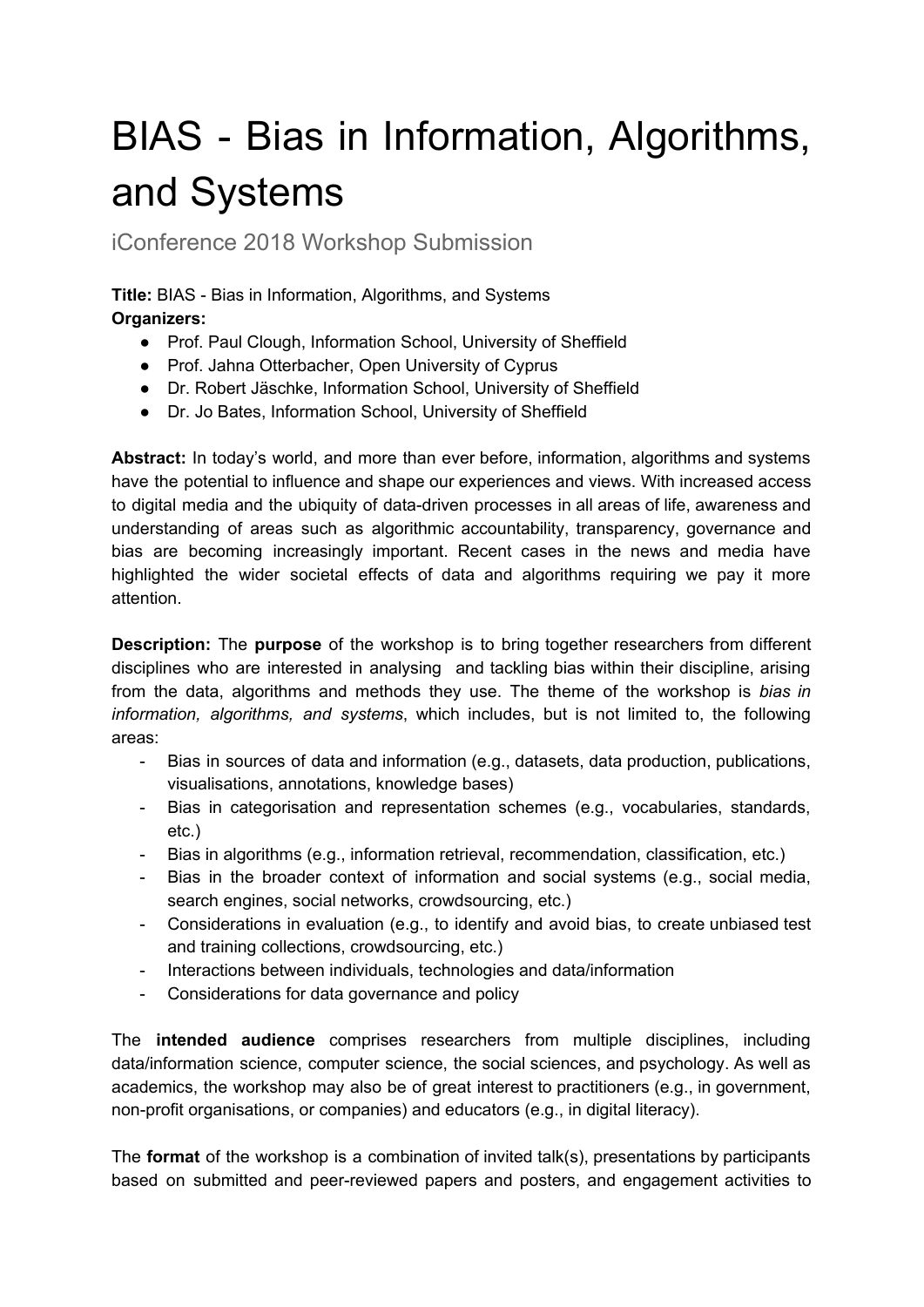gather and exchange ideas and suggestions for future directions within the field and stimulate potential research collaborations.

To introduce the topic of the workshop and attract participants we plan to have at least one *keynote speaker*. Potential candidates include:

- Ricardo Baeza-Yates (CTO of NTENT and former head of Yahoo! Research)
- Dirk Lewandowski (Hamburg University of Applied Sciences)
- Claudia Wagner (GESIS Cologne)
- Sarah Gates (UK Cabinet Office)
- A representative of ACM's Working Group on Algorithmic Transparency and Accountability (e.g., Ansgar Koene from the University of Nottingham, Simson L. Garfinkel from the US Census Bureau, or Jeanna Neefe Matthews from Clarkson University)

In addition, we will select two or three topics of specific interest (e.g., based on the submissions or authors' suggestions) and discuss them in an engaging setting. This could be a world cafe or smaller round table groups that prepare a presentation. The outcomes will be discussed in a final session.

We propose the following *tentative schedule*:

- 09:00 welcome & introduction
- 09:30 keynote
- 10:30 coffee break
- 11:00 paper session 1
- 12:30 lunch break
- 14:00 paper session 2
- 15:00 topic session part 1
- 15:30 coffee break
- 16:00 topic session part 2
- 17:00 summary & farewell

Information about the workshop will be provided on a publicly accessible web site. The call for papers and participation will be promoted using standard channels of communication, including mailing lists, social media, and individual messages to potential participants.

Submitted papers will be peer-reviewed by at least two members of the programme committee (PC). Potential (unconfirmed) candidates for the PC include Marina Jirotka (University of Oxford), Ansgar Koene (University of Nottingham), Emilee Rader (Michigan State University), Engin Bozdag (Philips Netherlands), David Garcia (ETH Zurich), Taina Bucher (University of Copenhagen), Claudia Wagner (GESIS Cologne), Dirk Hovy (University of Copenhagen), Kristian Lum (Human Rights Data Analysis Group), Carlos Castillo (Eurecat - Technology Centre of Catalonia), plus the workshop organisers. Apart from research papers other types of submissions like position statements, abstracts (talks), posters, or research proposals are also welcome. Submission and reviewing will be facilitated using the EasyChair platform.

We foresee two main **goals** of the workshop: (i) to identify potential avenues for future directions around the notions of bias, algorithmic transparency and accountability. Depending on the success of the workshop and our discussions we will seek to publish the directions as a position paper, e.g., in ACM SIGIR Forum; (ii) to propose and coordinate a